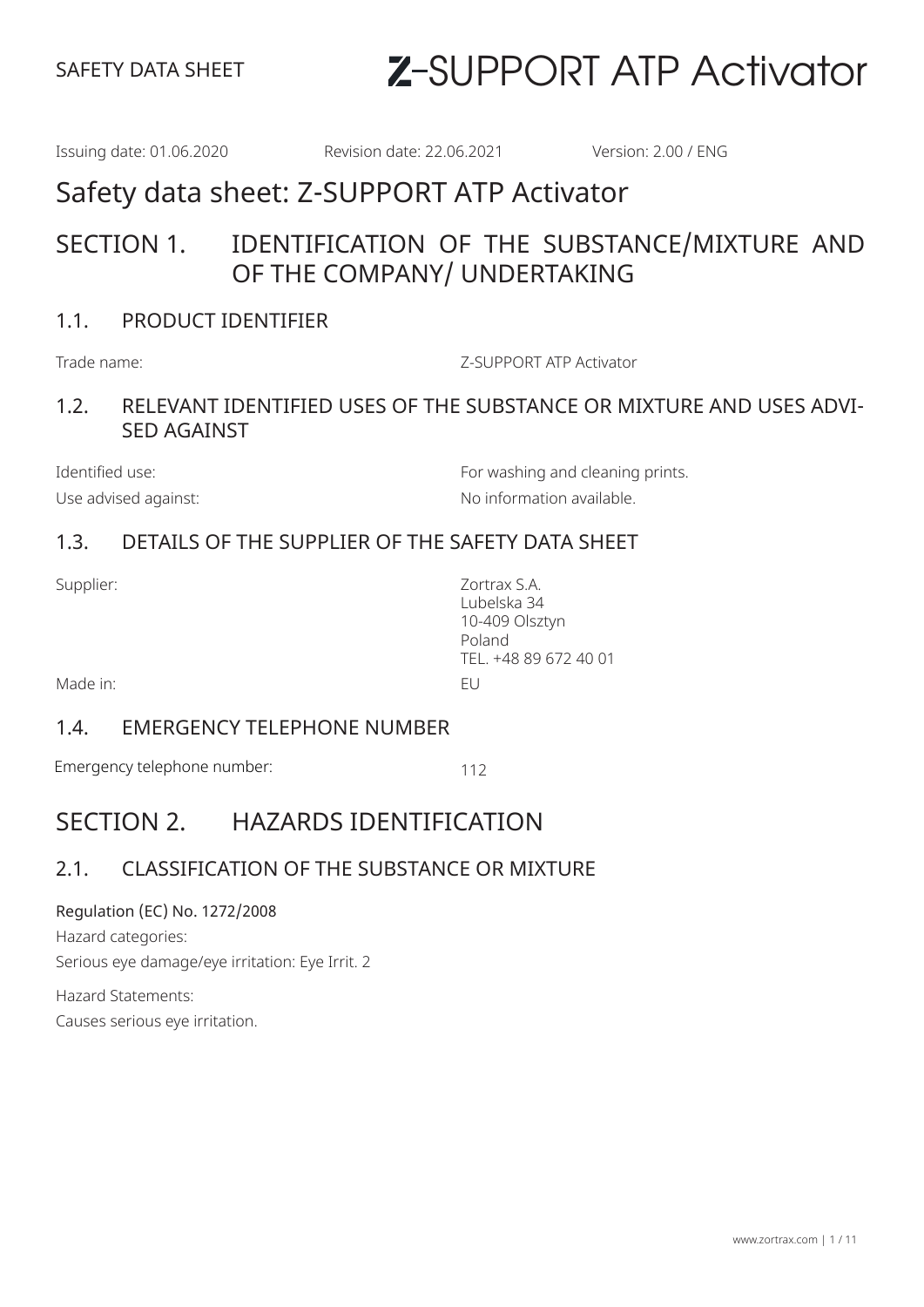#### 2.2. LABEL ELEMENTS

According to the Regulation (WE) 1272/2008:

Pictograms:



Signal Word: WARNING

Hazard statements: H319 Causes serious eye irritation.

#### Precautionary statement:

P101 If medical advice is needed, have product container or label at hand.

P102 Keep out of reach of children.

P280 Wear eye protection/face protection.

P305+P351+P338 IF IN EYES: Rinse cautiously with water for several minutes. Remove contact lenses, if present and easy to do. Continue rinsing.

P337+P313 If eye irritation persists: Get medical advice/attention.

P501 Dispose of contents/container to an appropriate recycling or disposal facility.

#### 2.3. OTHER HAZARDS

The substances in the mixture do not meet the PBT/vPvB criteria according to REACH, annex XIII.

# SECTION 3. COMPOSITION/INFORMATION ON INGREDIENTS

#### 3.1. SUBSTANCES

Not applicable

#### 3.2. MIXTURES

| Name             | CAS<br>EC<br>Index No<br><b>REACH Registration No</b> | Content<br>% $w/w$ | CLP classification                                                  |
|------------------|-------------------------------------------------------|--------------------|---------------------------------------------------------------------|
| Sodium carbonate | 497-19-8<br>207-838-8<br>011-005-00-2                 | > 30%              | Eye Irrit. 2, H319                                                  |
| Natriumdisilikat | 1344-09-8<br>215-687-4<br>01-2119448725-31            | $< 10 \%$          | Skin Irrit. 2, H315<br>Eye Irrit. 2, H319<br><b>STOT SE 3, H335</b> |

Full text of H and EUH statements: see section 16.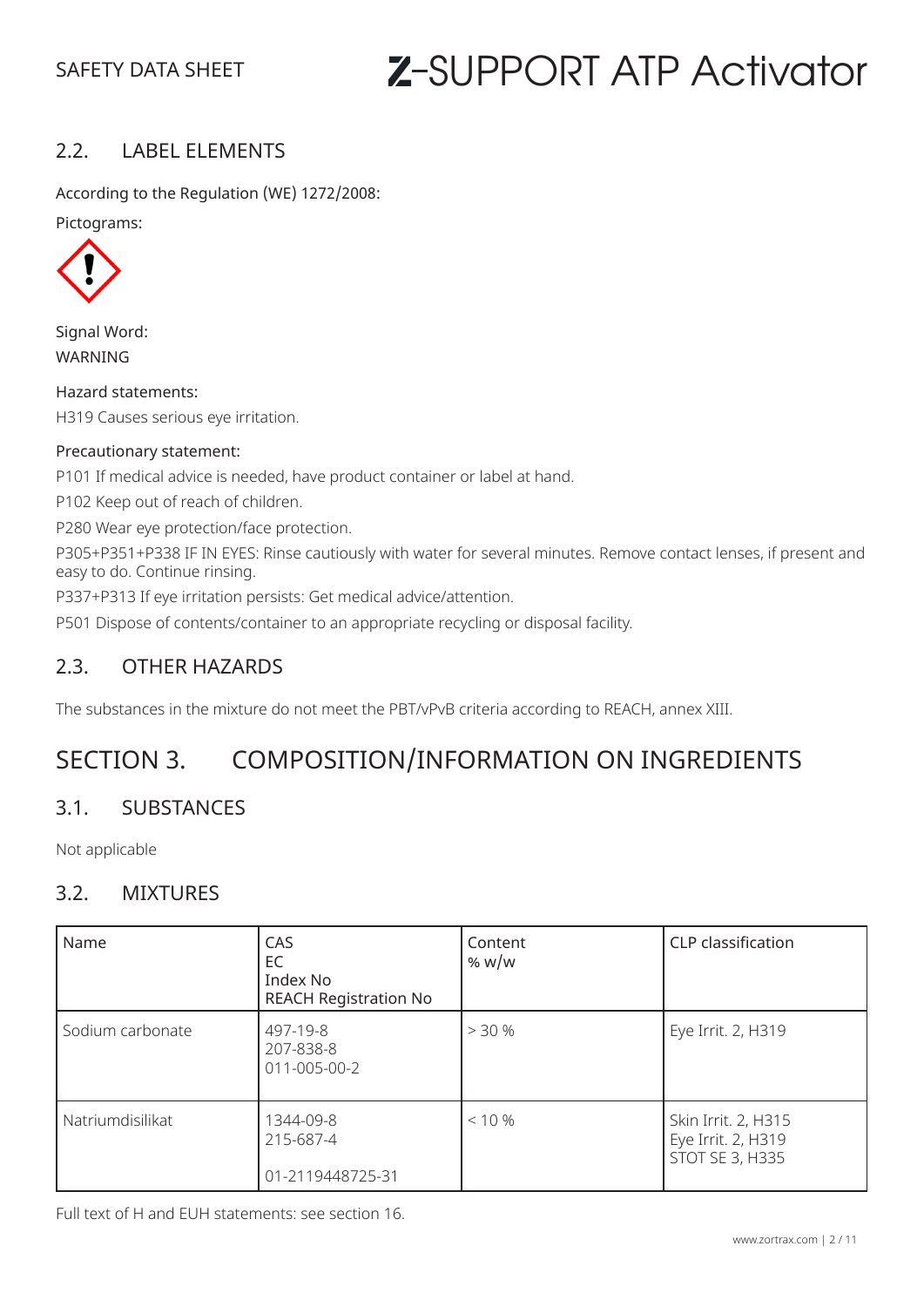#### Further Information:

Labelling for contents according to regulation (EC) No. 648/2004: < 5 % anionic surfactants

## SECTION 4. FIRST AID MEASURES

#### 4.1. DESCRIPTION OF FIRST AID MEASURES

| General information: | Move victim out of danger zone.                                                                                                                                                                                                                                                                                                                                                                     |
|----------------------|-----------------------------------------------------------------------------------------------------------------------------------------------------------------------------------------------------------------------------------------------------------------------------------------------------------------------------------------------------------------------------------------------------|
| Eye contact:         | In case of contact with eyes, rinse immediately with plen-<br>ty of flowing water for 10 to 15 minutes holding eyelids<br>apart. Subsequently, consult an ophthalmologist. Remove<br>contact lenses, if present and easy to do. Continue rinsing.                                                                                                                                                   |
| Skin contact:        | After contact with skin, wash immediately with: water and<br>soap. In case of skin irritation, seek medical treatment.                                                                                                                                                                                                                                                                              |
| Ingestion:           | Drink water in little sips (dilution effect).<br>Call a physician immediately. IF SWALLOWED: rinse mouth.<br>Do NOT induce vomiting. Caution if victim vomits: Risk of<br>aspiration! Let water be drunken in little sips (dilution ef-<br>fect). If accidentally swallowed, rinse the mouth with plenty<br>of water (only if the person is conscious) and obtain imme-<br>diate medical attention. |
| Inhalation:          | Following inhalation: Move victim to fresh air. Consult phy-<br>sician.<br>If unconscious place in recovery position and seek medical<br>advice.                                                                                                                                                                                                                                                    |

#### 4.2. MOST IMPORTANT SYMPTOMS AND EFFECTS, BOTH ACUTE AND DELAYED

No data available

#### 4.3. INDICATION OF ANY IMMEDIATE MEDICAL ATTENTION AND SPECIAL TREAT-MENT NEEDED

Treat symptomatically

### SECTION 5 FIREFIGHTING MEASURES

#### 5.1. EXTINGUISHING MEDIA

Suitable extinguishing media: Water spray jet, alcohol resistant foam, carbon dioxide  $\mathsf{(CO}_2)$ , dry extinguishing powder, extinguishing powder. Co-ordinate fire-fighting measures to the fire surroundings.

Unsuitable extinguishing media: Full water jet

5.2. SPECIAL HAZARDS ARISING FROM THE SUBSTANCE OR MIXTURE

Special hazards arising from the substance or mixture:

burning produces carbon dioxide  $(CO_2)$ , carbon monoxide and nitrogen oxides (NOx).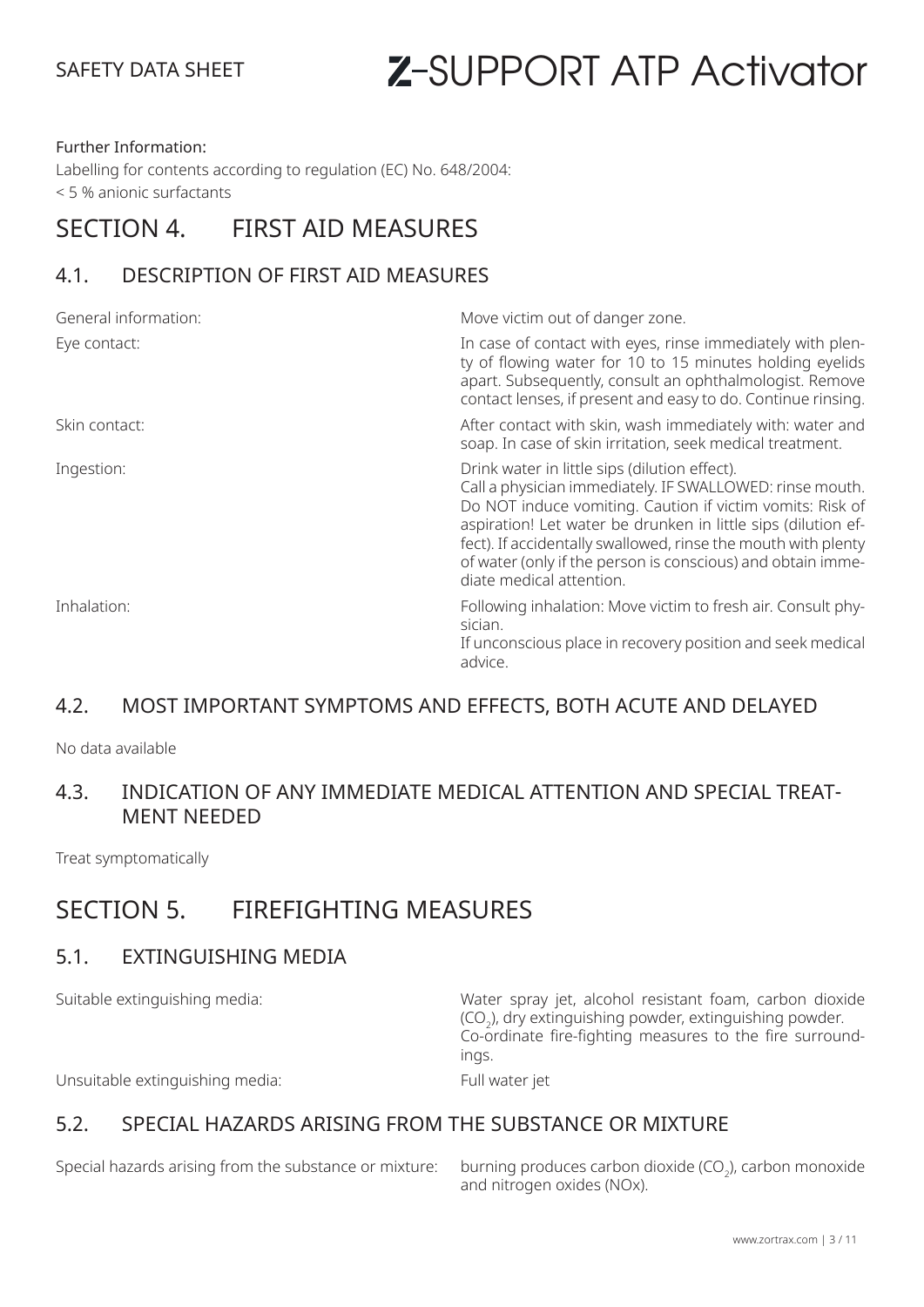#### 5.3. ADVICE FOR FIREFIGHTERS

German Industry Norms (DIN) / European Norms (EN): DIN EN 469

#### Additional information:

In the case of fire: Wear self-contained breathing apparatus. Wear chemical resistant suit.

In case of fire and/or explosion: Do not breathe fumes. Suppress gases/vapours/mists with water spray jet.

Collect contaminated fire extinguishing water separately. Do not allow to enter drains or surface water. Dispose of waste according to applicable legislation.

### SECTION 6 ACCIDENTAL RELEASE MEASURES

#### 6.1. PERSONAL PRECAUTIONS, PROTECTIVE EQUIPMENT AND EMERGENCY PROCE-**DURES**

Wear personal protection equipment. High slip hazard because of leaking or spilled product. Avoid contact with skin and eyes.

#### 6.2. ENVIRONMENTAL PRECAUTIONS

Contaminated fire-fighting water must be collected separately. Do not allow to enter into soil/subsoil. Prevent spread over a wide area (e.g. by containment or oil barriers).

#### 6.3. METHODS AND MATERIAL FOR CONTAINMENT AND CLEANING UP

Clean contaminated articles and floor according to the environmental legislation.

#### 6.4. REFERENCE TO OTHER SECTIONS

See SECTION 8 for personal protection information. See SECTION 13 for disposal considerations.

# SECTION 7. HANDLING AND STORAGE

#### 7.1. PRECAUTIONS FOR SAFE HANDLING

#### Advice on safe handling

Avoid contact with skin and eyes. When using do not eat, drink or smoke.

#### Advice on protection against fire and explosion

No special precautionary measures are necessary.

#### Further information on handling

Notice the directions for use on the label.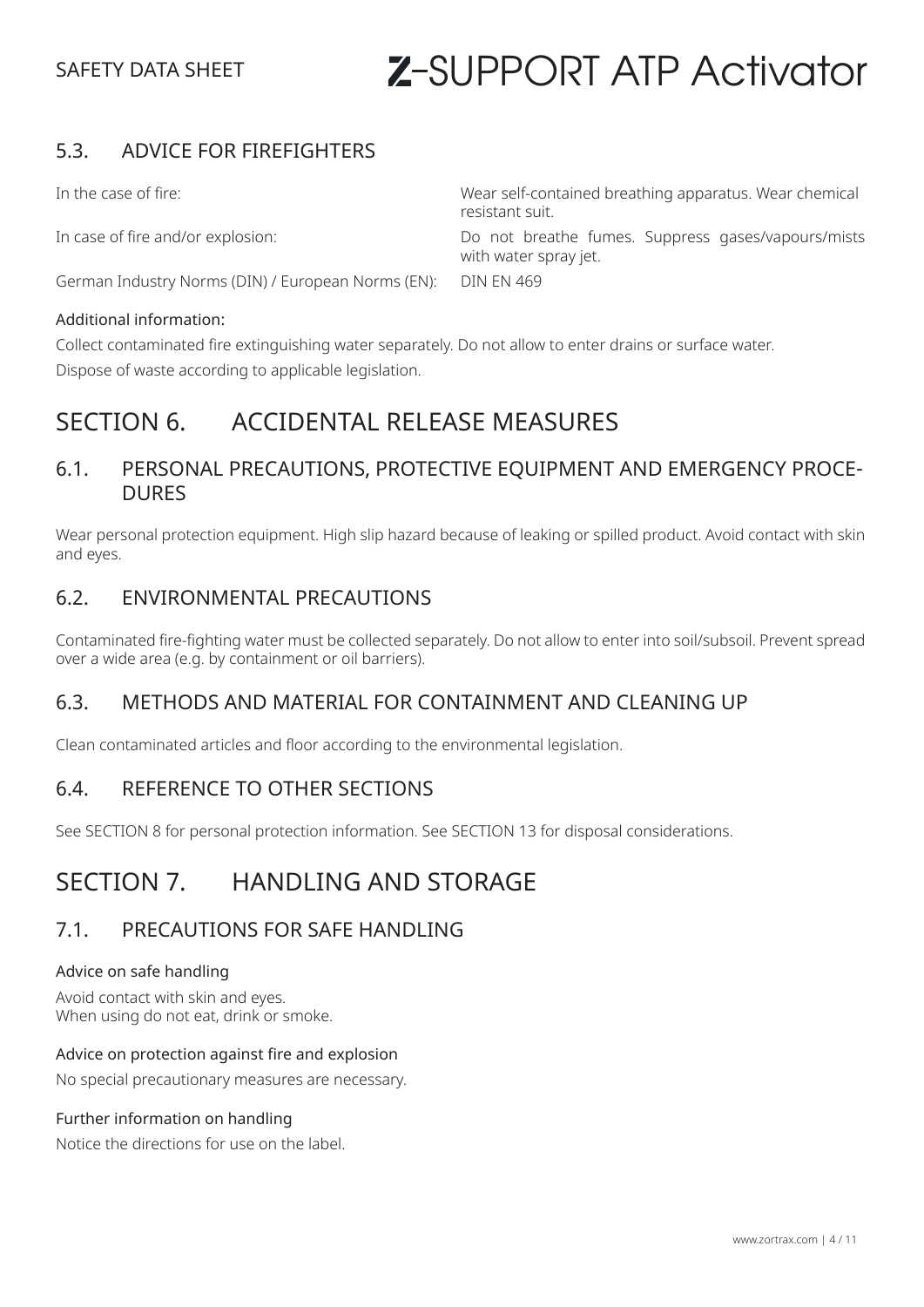#### 7.2. CONDITIONS FOR SAFE STORAGE, INCLUDING ANY INCOMPATIBILITIES

#### Requirements for storage rooms and vessels

Store only in original container. Keep container tightly closed in a cool, well-ventilated place.

#### Conditions to avoid:

UV-radiation/sunlight. Keep away from food, drink and animal feeding stuff.

#### Further information on storage conditions:

Keep container tightly closed. Protect against: frost

#### 7.3. SPECIFIC END USE(S)

| no data available |
|-------------------|
| no data available |
|                   |

# SECTION 8. EXPOSURE CONTROLS/PERSONAL PROTECTION

#### 8.1. CONTROL PARAMETERS

Additional advice on limit values To date, no national critical limit values exist. 8.2. EXPOSURE CONTROLS Appropriate engineering controls: Provide adequate ventilation. If handled uncovered, arrangements with local exhaust ventilation should be used if possible. If local exhaust ventilation is not possible or not sufficient, the entire working area should be ventilated by technical means. Protective and hygiene measures: Do not eat, drink, smoke or sneeze at the workplace. Wash hands before breaks and after work. Remove contaminated, saturated clothing immediately. Protect skin by using skin protective cream. Contaminated work clothing should not be allowed out of the workplace. Wash contaminated

Individual protection measures, such as personal protective equipment:

Eye protection: Suitable eye protection: Tightly sealed safety glasses. (DIN EN 166)

Keep away from: food, feeding stuff

clothing before reuse.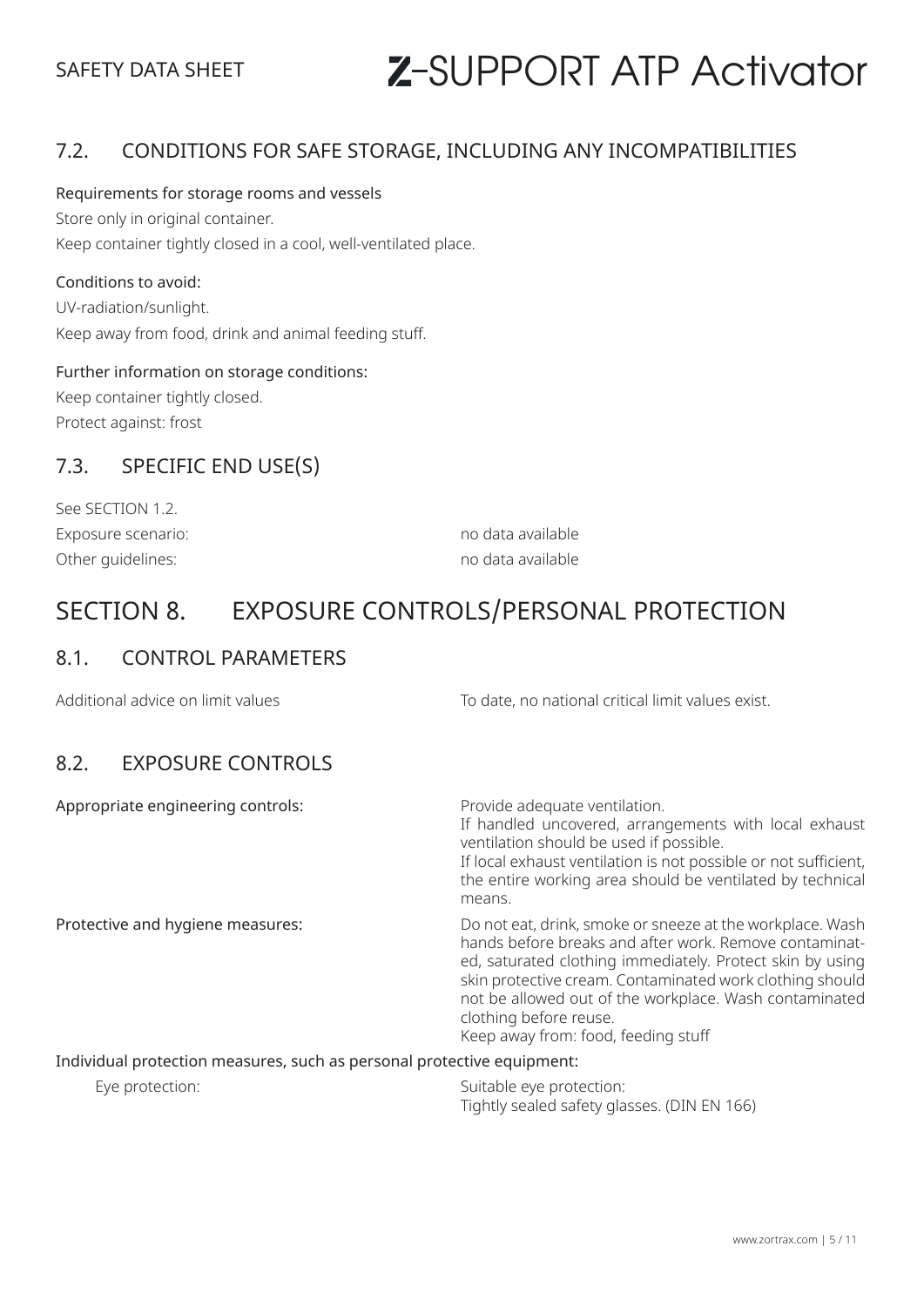| Hand protection:                 | When handling chemical substances, protective gloves<br>must be worn with the CE-label including the four con-<br>trol digits. The quality of the protective gloves resistant<br>to chemicals must be chosen as a function of the specific<br>working place concentration and quantity of hazardous<br>substances. For special purposes, it is recommended to<br>check the resistance to chemicals of the protective gloves<br>mentioned above together with the supplier of these<br>gloves.<br>Recommendation: Disposable gloves<br>Recommended material: NBR (Nitrile rubber). |
|----------------------------------|-----------------------------------------------------------------------------------------------------------------------------------------------------------------------------------------------------------------------------------------------------------------------------------------------------------------------------------------------------------------------------------------------------------------------------------------------------------------------------------------------------------------------------------------------------------------------------------|
| Skin protection:                 | Wear suitable protective clothing. (EN 368).                                                                                                                                                                                                                                                                                                                                                                                                                                                                                                                                      |
| Respiratory protection:          | With correct and proper use, and under normal conditions,<br>breathing protection is not required.                                                                                                                                                                                                                                                                                                                                                                                                                                                                                |
| Environmental exposure controls: | Do not allow uncontrolled leakage of product into the<br>environment.                                                                                                                                                                                                                                                                                                                                                                                                                                                                                                             |

# SECTION 9. PHYSICAL AND CHEMICAL PROPERTIES

### 9.1. INFORMATION ON BASIC PHYSICAL AND CHEMICAL PROPERTIES

| Physical state:                               | powder            |
|-----------------------------------------------|-------------------|
| Colors:                                       | colourless        |
| Odor:                                         | product-specific  |
| Odor threshold:                               | not applicable    |
| pH:                                           | $(10\%) 11,4$     |
| Melting point/freezing point:                 | no data available |
| Initial boiling point and boiling range:      | no data available |
| Flash point:                                  | no data available |
| Evaporation rate:                             | no data available |
| Flammability:                                 | no data available |
| Upper/lower flammability or explosive limits: | no data available |
| Vapor pressure:                               | no data available |
| Vapor density:                                | no data available |
| Relative density:                             | no data available |
| Water solubility:                             | easily soluble    |
| Partition coefficient: n-octanol/water:       | no data available |
| Auto-ignition temperature:                    | no data available |
| Decomposition temperature:                    | no data available |
| Viscosity:                                    | no data available |
| Explosive properties:                         | no data available |
| Oxidizing properties:                         | no data available |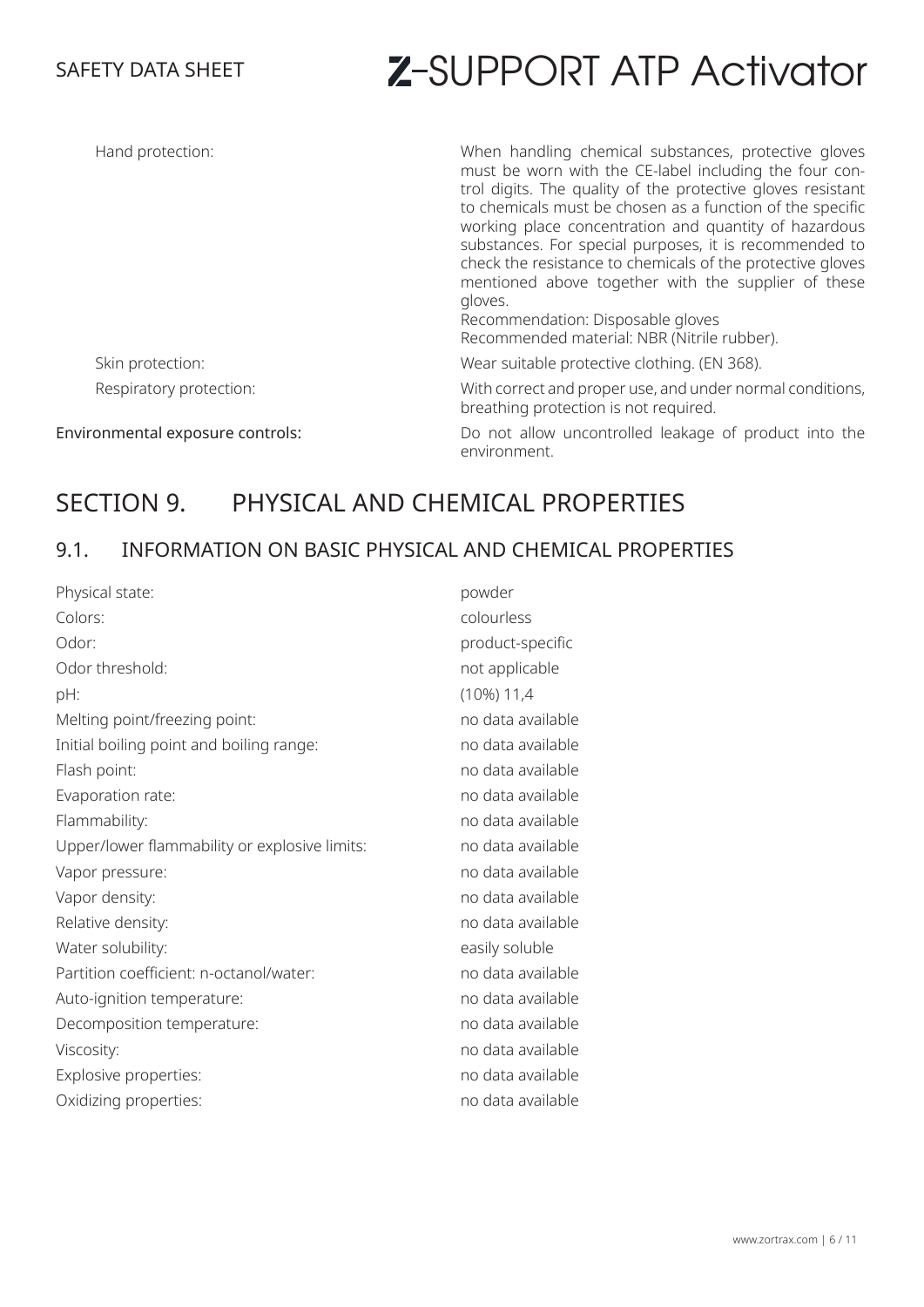#### 9.2. OTHER INFORMATION

## SECTION 10. STABILITY AND REACTIVITY

#### 10.1. REACTIVITY

-

No hazardous reaction when handled and stored according to provisions.

#### 10.2. CHEMICAL STABILITY

The product is chemically stable under recommended conditions of storage, use and temperature.

#### 10.3. POSSIBILITY OF HAZARDOUS REACTIONS

Do not mix with acids.

#### 10.4. CONDITIONS TO AVOID

Protect against: frost.

#### 10.5. INCOMPATIBLE MATERIALS

No hazardous reaction when handled and stored according to provisions.

#### 10.6. HAZARDOUS DECOMPOSITION PRODUCTS

The product is chemically stable under recommended conditions of storage, use and temperature.

### SECTION 11. TOXICOLOGICAL INFORMATION

### 11.1. INFORMATION ON TOXICOLOGICAL EFFECTS

#### Acute toxicity:

Based on available data, the classification criteria are not met.

| l CAS No    | Chemical name    |                 |                |               |        |
|-------------|------------------|-----------------|----------------|---------------|--------|
|             | Exposure route   | Dose            | <b>Species</b> | Source        | Method |
| $1497-19-8$ | sodium carbonate |                 |                |               |        |
|             | oral             | LD50 4090 mg/kg | Rat            | <b>IUCLID</b> |        |

#### Irritation and corrosivity:

Causes serious eye irritation.

Skin corrosion/irritation: Based on available data, the classification criteria are not met.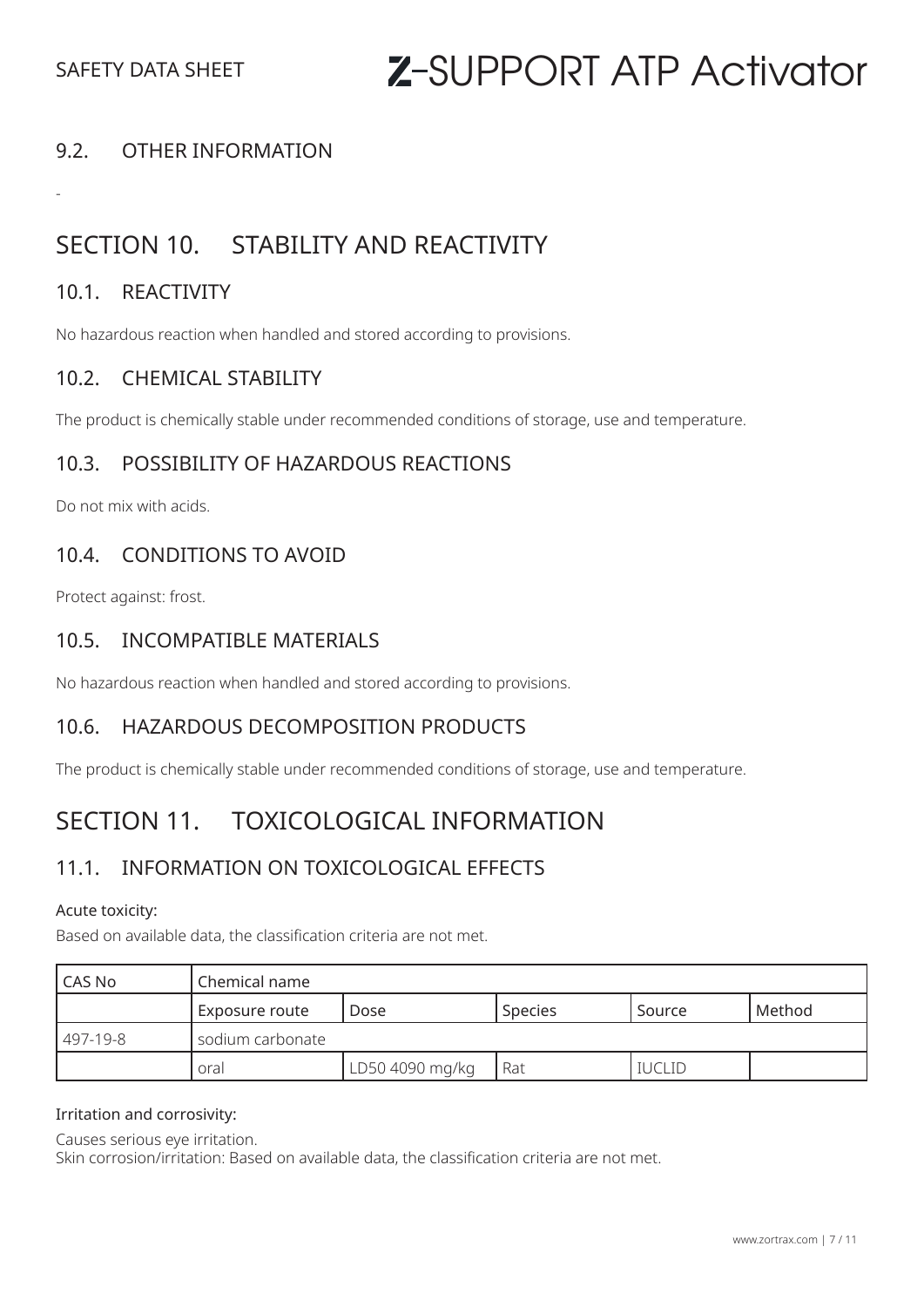#### Sensitising effects:

Based on available data, the classification criteria are not met.

#### Carcinogenic/mutagenic/toxic effects for reproduction:

Based on available data, the classification criteria are not met.

#### STOT-single exposure:

Based on available data, the classification criteria are not met.

#### STOT-repeated exposure:

Based on available data, the classification criteria are not met.

#### Aspiration hazard:

Based on available data, the classification criteria are not met.

### SECTION 12. ECOLOGICAL INFORMATION

#### 12.1. TOXICITY

There are no data available on the preparation/mixture itself.

| l CAS No | Chemical name            |               |           |                     |               |        |
|----------|--------------------------|---------------|-----------|---------------------|---------------|--------|
|          | Aquatic toxicity         | Dose          | [h]   [d] | Species             | Source        | Method |
| 497-19-8 | sodium carbonate         |               |           |                     |               |        |
|          | Acute fish toxicity      | LC50 300 mg/l | l 96 h    | Lepomis macrochirus |               |        |
|          | Acute crustacea toxicity | EC50 265 mg/l | 48 h      | Daphnia magna       | <b>IUCLID</b> |        |

#### 12.2. PERSISTENCE AND DEGRADABILITY

The surfactants contained in this mixture comply with the biodegradability criteria as laid down in Regulation (EC) No.648/2004 on detergents. Data to support this assertion are held at the disposal of the competent authorities of the Member States and will be made available to them, at their direct request or at the request of a detergent manufacturer.

### 12.3. BIOACCUMULATIVE POTENTIAL

No indication of bioaccumulation potential.

#### 12.4. MOBILITY IN SOIL

The product has not been tested.

#### 12.5. RESULTS OF PBT AND VPVB ASSESSMENT

The substances in the mixture do not meet the PBT/vPvB criteria according to REACH, annex XIII.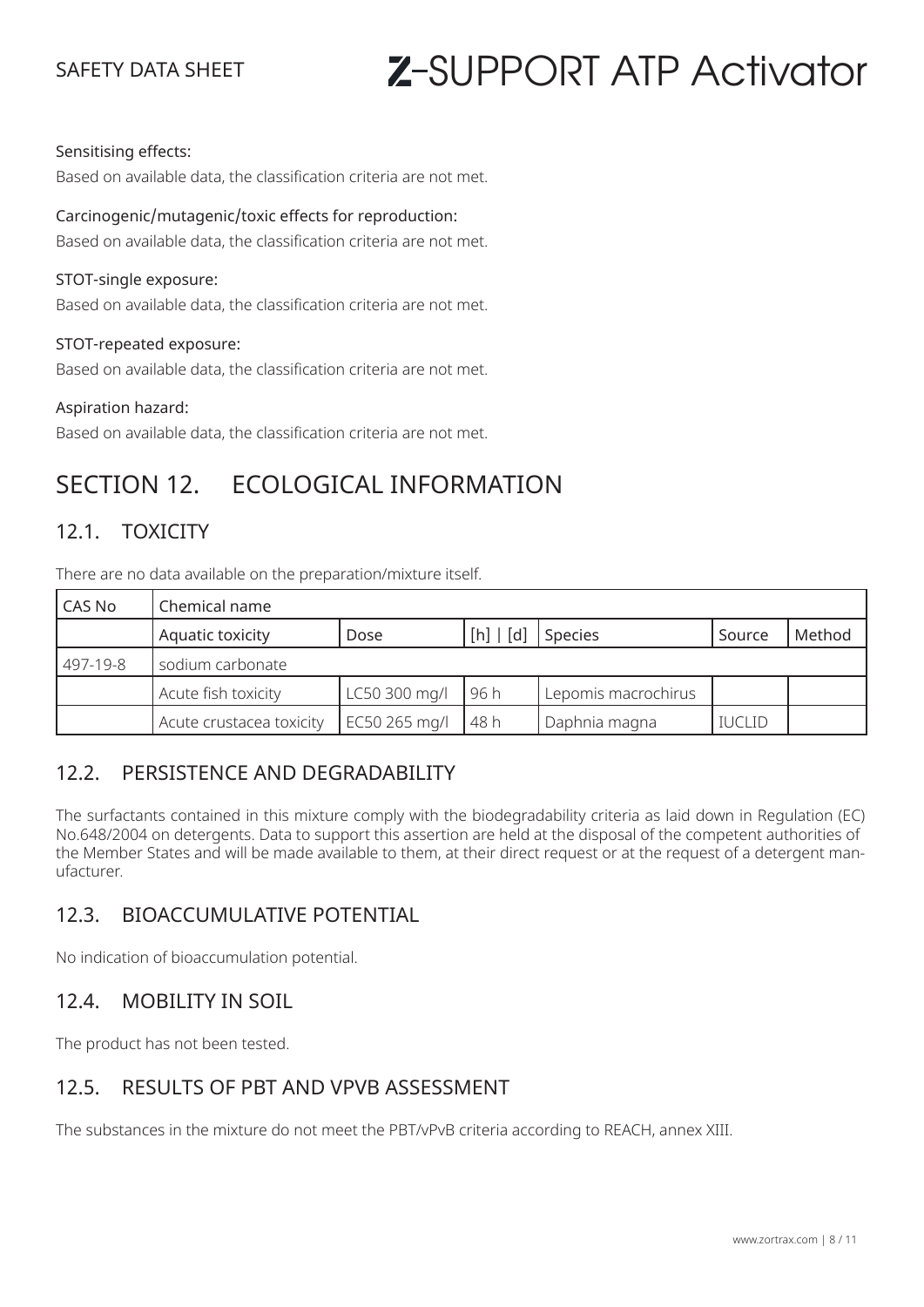### 12.6. OTHER ADVERSE EFFECTS

No information available.

#### Further information:

Avoid release to the environment.

# SECTION 13. DISPOSAL CONSIDERATIONS

### 13.1. WASTE TREATMENT METHODS

#### Disposal recommendations:

Do not allow to enter into surface water or drains. Dispose of waste according to applicable legislation. Consult the appropriate local waste disposal expert about waste disposal. Consult the appropriate authorities about waste disposal.

#### Contaminated packaging:

Wash with plenty of water. Completely emptied packings can be re-cycled. Dispose of waste according to applicable legislation.

# SECTION 14. TRANSPORT INFORMATION

#### 14.1. UN NUMBER

DOT, ADR, IMDG, IATA – not applicable

#### 14.2. UN PROPER SHIPPING NAME

DOT, ADR, IMDG, IATA – not applicable

#### 14.3. TRANSPORT HAZARD CLASS(ES)

DOT, ADR, IMDG, IATA – not applicable

#### 14.4. PACKING GROUP

DOT, ADR, IMDG, IATA – not applicable

#### 14.5. ENVIRONMENTAL HAZARDS

ENVIRONMENTALLY HAZARDOUS: no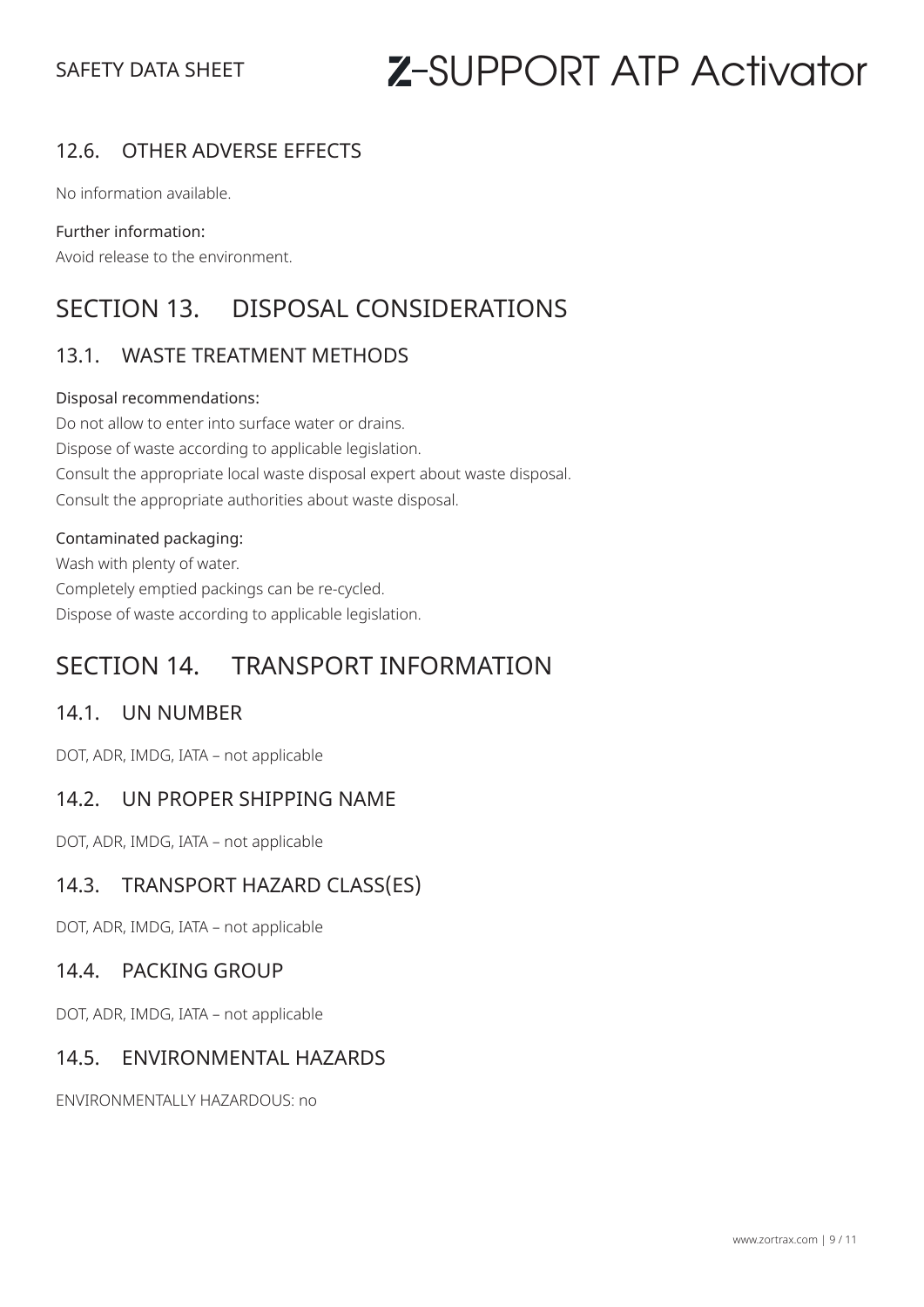#### 14.6. SPECIAL PRECAUTIONS FOR USER

The product is not classified as dangerous according to this transport regulation.

#### 14.7. TRANSPORT IN BULK ACCORDING TO ANNEX II OF MARPOL AND THE IBC CODE

The product is not classified as dangerous according to this transport regulation.

### SECTION 15. REGULATORY INFORMATION

#### 15.1. SAFETY, HEALTH AND ENVIRONMENTAL REGULATIONS/LEGISLATION SPECIFIC FOR THE SUBSTANCE OR MIXTURE

National regulatory information:

Water contaminating class (D): 1 - slightly water contaminating (Mater contaminating

#### 15.2. CHEMICAL SAFETY ASSESSMENT

A chemical safety assessment for the product has not been carried out.

# SECTION 16. OTHER INFORMATION

#### Abbreviations and acronyms:

ADR: Accord européen sur le transport des marchandises dangereuses par Route (European Agreement concerning the International Carriage of Dangerous Goods by Road) IMDG: International Maritime Code for Dangerous Goods IATA: International Air Transport Association GHS: Globally Harmonized System of Classification and Labelling of Chemicals EINECS: European Inventory of Existing Commercial Chemical Substances ELINCS: European List of Notified Chemical Substances CAS: Chemical Abstracts Service LC50: Lethal concentration, 50% LD50: Lethal dose, 50%